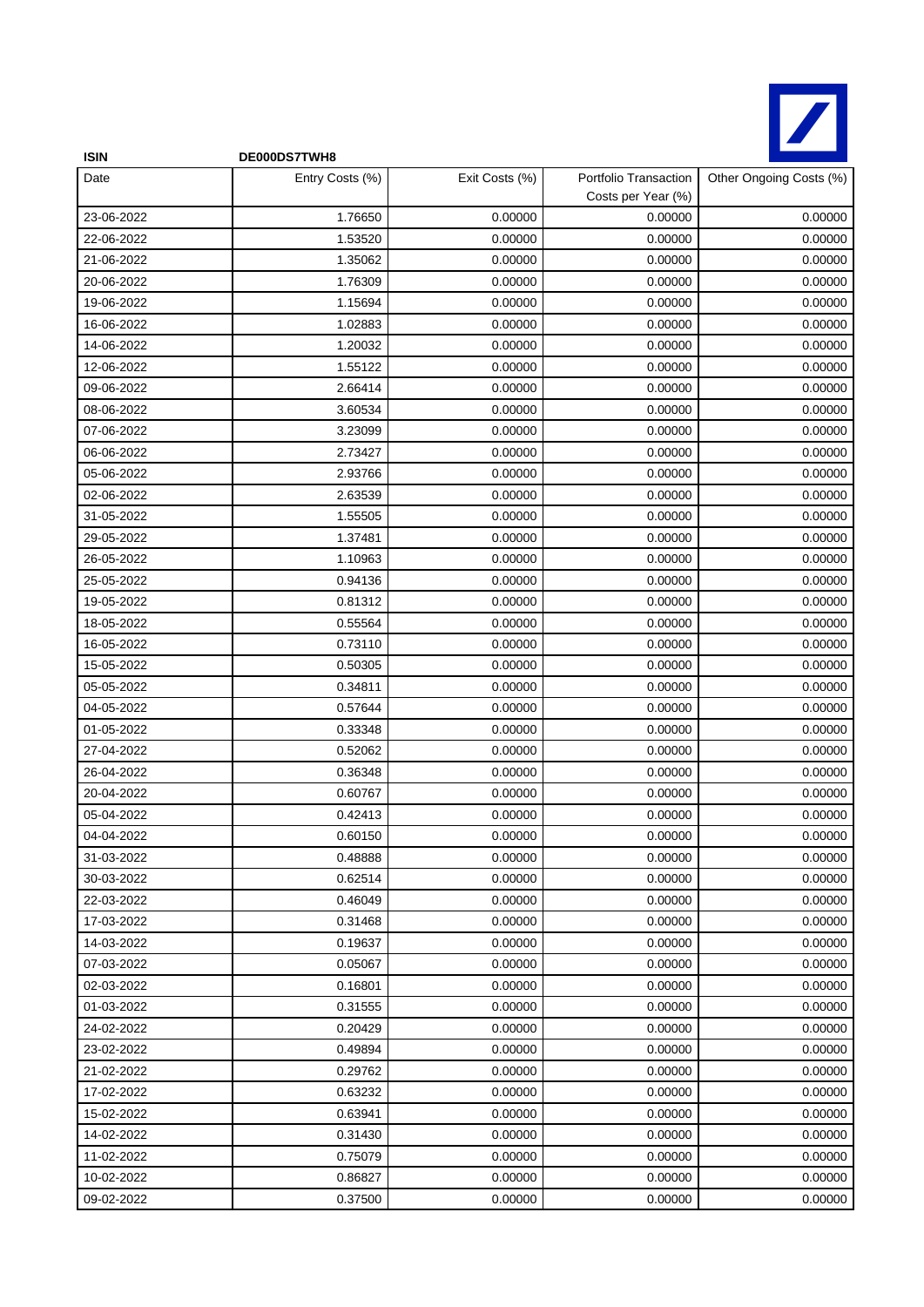| 04-02-2022 | 0.58044 | 0.00000 | 0.00000 | 0.00000 |
|------------|---------|---------|---------|---------|
| 02-02-2022 | 0.69444 | 0.00000 | 0.00000 | 0.00000 |
| 31-01-2022 | 0.52330 | 0.00000 | 0.00000 | 0.00000 |
| 21-01-2022 | 0.36530 | 0.00000 | 0.00000 | 0.00000 |
| 19-01-2022 | 0.57238 | 0.00000 | 0.00000 | 0.00000 |
| 18-01-2022 | 0.58017 | 0.00000 | 0.00000 | 0.00000 |
| 17-01-2022 | 0.41221 | 0.00000 | 0.00000 | 0.00000 |
| 14-01-2022 | 0.70145 | 0.00000 | 0.00000 | 0.00000 |
| 13-01-2022 | 0.85816 | 0.00000 | 0.00000 | 0.00000 |
| 05-01-2022 | 0.69444 | 0.00000 | 0.00000 | 0.00000 |
| 03-01-2022 | 0.59214 | 0.00000 | 0.00000 | 0.00000 |
| 30-12-2021 | 0.45837 | 0.00000 | 0.00000 | 0.00000 |
| 21-12-2021 | 0.33613 | 0.00000 | 0.00000 | 0.00000 |
| 20-12-2021 | 0.15006 | 0.00000 | 0.00000 | 0.00000 |
| 16-12-2021 | 0.26572 | 0.00000 | 0.00000 | 0.00000 |
| 15-12-2021 | 0.39206 | 0.00000 | 0.00000 | 0.00000 |
| 09-12-2021 | 0.28372 | 0.00000 | 0.00000 | 0.00000 |
| 30-11-2021 | 0.13183 | 0.00000 | 0.00000 | 0.00000 |
| 24-11-2021 | 0.24351 | 0.00000 | 0.00000 | 0.00000 |
| 11-11-2021 | 0.27619 | 0.00000 | 0.00000 | 0.00000 |
| 19-10-2021 | 0.25026 | 0.00000 | 0.00000 | 0.00000 |
| 19-09-2021 | 0.15310 | 0.00000 | 0.00000 | 0.00000 |
| 19-08-2021 | 0.30343 | 0.00000 | 0.00000 | 0.00000 |
| 17-08-2021 | 0.38670 | 0.00000 | 0.00000 | 0.00000 |
| 27-07-2021 | 0.39016 | 0.00000 | 0.00000 | 0.00000 |
| 18-07-2021 | 0.34564 | 0.00000 | 0.00000 | 0.00000 |
| 23-06-2021 | 0.48941 | 0.00000 | 0.00000 | 0.00000 |
| 20-06-2021 | 0.38107 | 0.00000 | 0.00000 | 0.00000 |
| 15-06-2021 | 0.50777 | 0.00000 | 0.00000 | 0.00000 |
| 01-06-2021 | 0.55696 | 0.00000 | 0.00000 | 0.00000 |
| 19-05-2021 | 0.52574 | 0.00000 | 0.00000 | 0.00000 |
| 18-05-2021 | 0.50769 | 0.00000 | 0.00000 | 0.00000 |
| 16-05-2021 | 0.67024 | 0.00000 | 0.00000 | 0.00000 |
| 10-05-2021 | 0.53190 | 0.00000 | 0.00000 | 0.00000 |
| 09-05-2021 | 0.63546 | 0.00000 | 0.00000 | 0.00000 |
| 02-05-2021 | 0.53482 | 0.00000 | 0.00000 | 0.00000 |
| 25-04-2021 | 0.63621 | 0.00000 | 0.00000 | 0.00000 |
| 15-04-2021 | 0.74319 | 0.00000 | 0.00000 | 0.00000 |
| 26-03-2021 | 0.62417 | 0.00000 | 0.00000 | 0.00000 |
| 15-03-2021 | 0.52311 | 0.00000 | 0.00000 | 0.00000 |
| 05-03-2021 | 0.40385 | 0.00000 | 0.00000 | 0.00000 |
| 03-02-2021 | 0.42855 | 0.00000 | 0.00000 | 0.00000 |
| 28-01-2021 | 0.30922 | 0.00000 | 0.00000 | 0.00000 |
| 18-01-2021 | 0.48091 | 0.00000 | 0.00000 | 0.00000 |
| 28-12-2020 | 0.60457 | 0.00000 | 0.00000 | 0.00000 |
| 21-12-2020 | 0.49785 | 0.00000 | 0.00000 | 0.00000 |
| 17-12-2020 | 0.63566 | 0.00000 | 0.00000 | 0.00000 |
| 17-11-2020 | 0.58779 | 0.00000 | 0.00000 | 0.00000 |
| 16-11-2020 | 0.59209 | 0.00000 | 0.00000 | 0.00000 |
| 10-11-2020 | 0.64353 | 0.00000 | 0.00000 | 0.00000 |
| 05-11-2020 | 0.50702 | 0.00000 | 0.00000 | 0.00000 |
| 28-10-2020 | 0.33764 | 0.00000 | 0.00000 | 0.00000 |
| 22-10-2020 | 0.44272 | 0.00000 | 0.00000 | 0.00000 |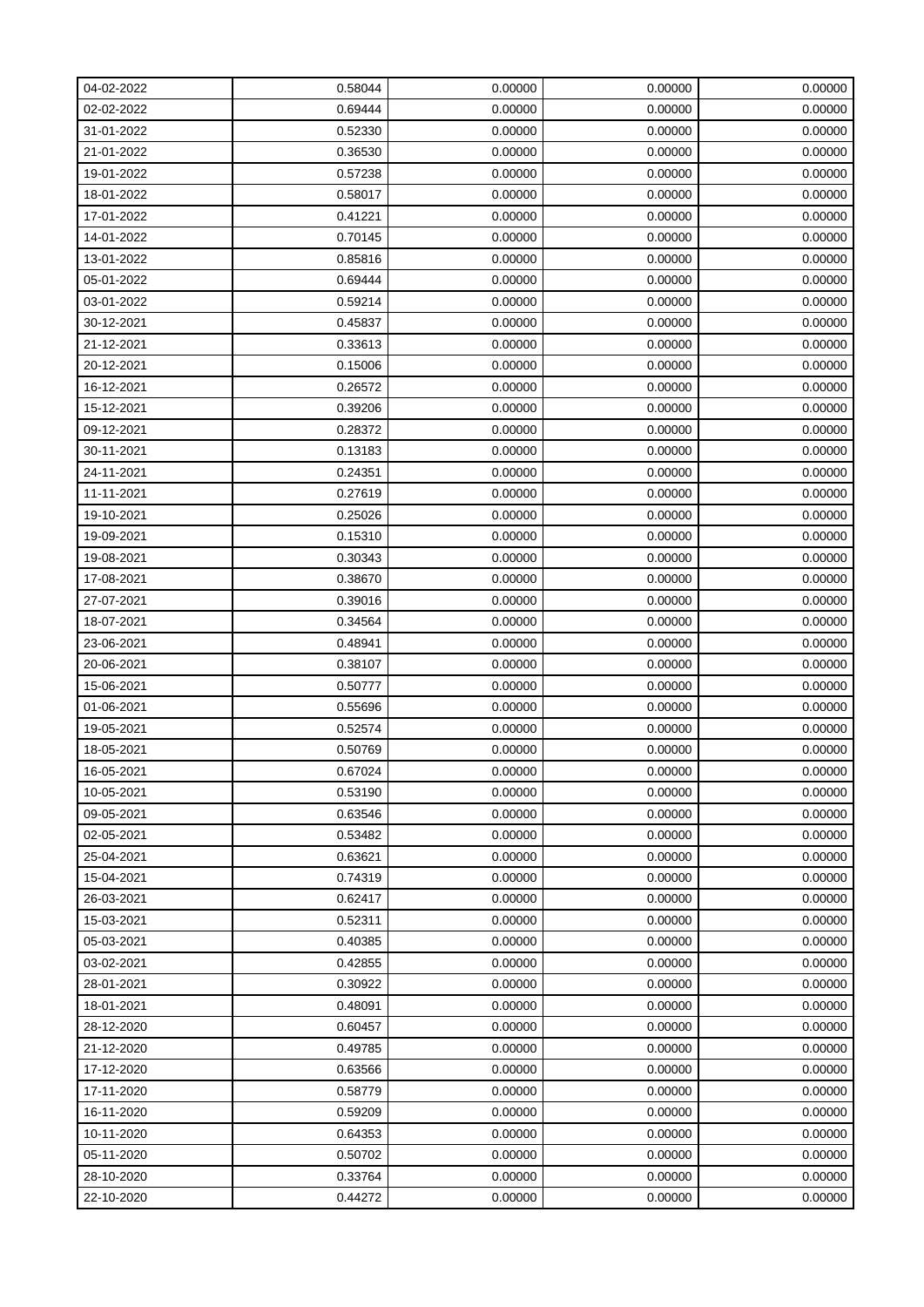| 14-10-2020 | 0.55100 | 0.00000 | 0.00000 | 0.00000 |
|------------|---------|---------|---------|---------|
| 09-10-2020 | 0.54422 | 0.00000 | 0.00000 | 0.00000 |
| 08-10-2020 | 0.68923 | 0.00000 | 0.00000 | 0.00000 |
| 02-10-2020 | 0.49431 | 0.00000 | 0.00000 | 0.00000 |
| 23-09-2020 | 0.19525 | 0.00000 | 0.00000 | 0.00000 |
| 16-09-2020 | 0.30594 | 0.00000 | 0.00000 | 0.00000 |
| 14-09-2020 | 0.20464 | 0.00000 | 0.00000 | 0.00000 |
| 06-09-2020 | 0.32732 | 0.00000 | 0.00000 | 0.00000 |
| 02-09-2020 | 0.47179 | 0.00000 | 0.00000 | 0.00000 |
| 30-08-2020 | 0.22585 | 0.00000 | 0.00000 | 0.00000 |
| 27-08-2020 | 0.36611 | 0.00000 | 0.00000 | 0.00000 |
| 25-08-2020 | 0.17864 | 0.00000 | 0.00000 | 0.00000 |
| 24-08-2020 | 0.40286 | 0.00000 | 0.00000 | 0.00000 |
| 04-08-2020 | 0.18858 | 0.00000 | 0.00000 | 0.00000 |
| 28-07-2020 | 0.17055 | 0.00000 | 0.00000 | 0.00000 |
| 21-07-2020 | 0.28865 | 0.00000 | 0.00000 | 0.00000 |
| 07-07-2020 | 0.13920 | 0.00000 | 0.00000 | 0.00000 |
| 05-07-2020 | 0.29128 | 0.00000 | 0.00000 | 0.00000 |
| 24-06-2020 | 0.15014 | 0.00000 | 0.00000 | 0.00000 |
| 22-06-2020 | 0.15646 | 0.00000 | 0.00000 | 0.00000 |
| 28-05-2020 | 0.25664 | 0.00000 | 0.00000 | 0.00000 |
| 20-05-2020 | 0.14165 | 0.00000 | 0.00000 | 0.00000 |
| 18-05-2020 | 0.14806 | 0.00000 | 0.00000 | 0.00000 |
| 13-05-2020 | 0.25596 | 0.00000 | 0.00000 | 0.00000 |
| 04-05-2020 | 0.24073 | 0.00000 | 0.00000 | 0.00000 |
| 30-04-2020 | 0.34772 | 0.00000 | 0.00000 | 0.00000 |
| 16-04-2020 | 0.19238 | 0.00000 | 0.00000 | 0.00000 |
| 06-04-2020 | 0.39342 | 0.00000 | 0.00000 | 0.00000 |
| 30-03-2020 | 0.26480 | 0.00000 | 0.00000 | 0.00000 |
| 25-03-2020 | 0.42657 | 0.00000 | 0.00000 | 0.00000 |
| 23-03-2020 | 0.24098 | 0.00000 | 0.00000 | 0.00000 |
| 20-03-2020 | 0.41302 | 0.00000 | 0.00000 | 0.00000 |
| 18-03-2020 | 0.20943 | 0.00000 | 0.00000 | 0.00000 |
| 17-03-2020 | 0.32301 | 0.00000 | 0.00000 | 0.00000 |
| 16-03-2020 | 0.24344 | 0.00000 | 0.00000 | 0.00000 |
| 15-03-2020 | 0.45901 | 0.00000 | 0.00000 | 0.00000 |
| 14-03-2020 | 0.46276 | 0.00000 | 0.00000 | 0.00000 |
| 13-03-2020 | 0.46276 | 0.00000 | 0.00000 | 0.00000 |
| 12-03-2020 | 0.79151 | 0.00000 | 0.00000 | 0.00000 |
| 11-03-2020 | 0.53521 | 0.00000 | 0.00000 | 0.00000 |
| 10-03-2020 | 0.63329 | 0.00000 | 0.00000 | 0.00000 |
| 09-03-2020 | 0.80627 | 0.00000 | 0.00000 | 0.00000 |
| 08-03-2020 | 0.76623 | 0.00000 | 0.00000 | 0.00000 |
| 07-03-2020 | 0.77125 | 0.00000 | 0.00000 | 0.00000 |
| 06-03-2020 | 0.77125 | 0.00000 | 0.00000 | 0.00000 |
| 05-03-2020 | 1.45956 | 0.00000 | 0.00000 | 0.00000 |
| 04-03-2020 | 0.83972 | 0.00000 | 0.00000 | 0.00000 |
| 03-03-2020 | 1.13291 | 0.00000 | 0.00000 | 0.00000 |
| 02-03-2020 | 1.50242 | 0.00000 | 0.00000 | 0.00000 |
| 01-03-2020 | 0.94809 | 0.00000 | 0.00000 | 0.00000 |
| 29-02-2020 | 0.95578 | 0.00000 | 0.00000 | 0.00000 |
| 28-02-2020 | 0.95578 | 0.00000 | 0.00000 | 0.00000 |
| 27-02-2020 | 1.25406 | 0.00000 | 0.00000 | 0.00000 |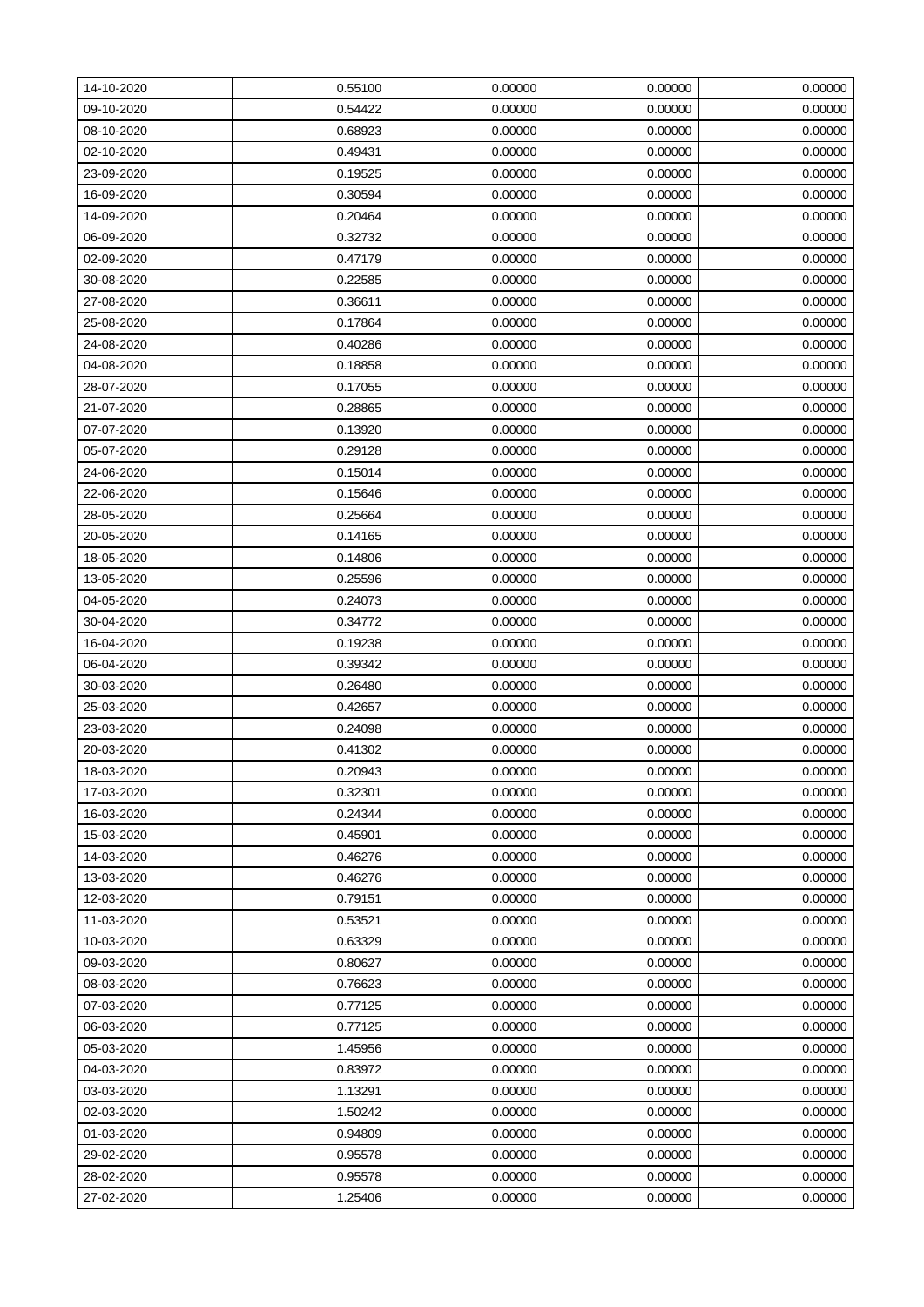| 26-02-2020 | 1.22079 | 0.00000 | 0.00000 | 0.00000 |
|------------|---------|---------|---------|---------|
| 25-02-2020 | 0.68561 | 0.00000 | 0.00000 | 0.00000 |
| 24-02-2020 | 0.85014 | 0.00000 | 0.00000 | 0.00000 |
| 23-02-2020 | 0.71312 | 0.00000 | 0.00000 | 0.00000 |
| 22-02-2020 | 0.71669 | 0.00000 | 0.00000 | 0.00000 |
| 21-02-2020 | 0.71669 | 0.00000 | 0.00000 | 0.00000 |
| 20-02-2020 | 0.53463 | 0.00000 | 0.00000 | 0.00000 |
| 19-02-2020 | 0.91223 | 0.00000 | 0.00000 | 0.00000 |
| 18-02-2020 | 0.51256 | 0.00000 | 0.00000 | 0.00000 |
| 17-02-2020 | 0.53770 | 0.00000 | 0.00000 | 0.00000 |
| 16-02-2020 | 1.01276 | 0.00000 | 0.00000 | 0.00000 |
| 15-02-2020 | 1.01764 | 0.00000 | 0.00000 | 0.00000 |
| 14-02-2020 | 1.01764 | 0.00000 | 0.00000 | 0.00000 |
| 13-02-2020 | 0.58426 | 0.00000 | 0.00000 | 0.00000 |
| 12-02-2020 | 0.59188 | 0.00000 | 0.00000 | 0.00000 |
| 11-02-2020 | 0.59322 | 0.00000 | 0.00000 | 0.00000 |
| 10-02-2020 | 0.57156 | 0.00000 | 0.00000 | 0.00000 |
| 09-02-2020 | 0.97349 | 0.00000 | 0.00000 | 0.00000 |
| 08-02-2020 | 0.97813 | 0.00000 | 0.00000 | 0.00000 |
| 07-02-2020 | 0.97813 | 0.00000 | 0.00000 | 0.00000 |
| 06-02-2020 | 1.01566 | 0.00000 | 0.00000 | 0.00000 |
| 05-02-2020 | 0.60453 | 0.00000 | 0.00000 | 0.00000 |
| 04-02-2020 | 0.56880 | 0.00000 | 0.00000 | 0.00000 |
| 03-02-2020 | 0.52777 | 0.00000 | 0.00000 | 0.00000 |
| 02-02-2020 | 0.88867 | 0.00000 | 0.00000 | 0.00000 |
| 01-02-2020 | 0.89299 | 0.00000 | 0.00000 | 0.00000 |
| 31-01-2020 | 0.89299 | 0.00000 | 0.00000 | 0.00000 |
| 30-01-2020 | 0.51846 | 0.00000 | 0.00000 | 0.00000 |
| 29-01-2020 | 0.56142 | 0.00000 | 0.00000 | 0.00000 |
| 28-01-2020 | 0.51361 | 0.00000 | 0.00000 | 0.00000 |
| 27-01-2020 | 0.88608 | 0.00000 | 0.00000 | 0.00000 |
| 26-01-2020 | 0.56304 | 0.00000 | 0.00000 | 0.00000 |
| 26-01-2020 | 0.56565 | 0.00000 | 0.00000 | 0.00000 |
| 24-01-2020 | 0.56565 | 0.00000 | 0.00000 | 0.00000 |
| 23-01-2020 | 0.54458 | 0.00000 | 0.00000 | 0.00000 |
| 22-01-2020 | 0.98616 | 0.00000 | 0.00000 | 0.00000 |
| 21-01-2020 | 0.54231 | 0.00000 | 0.00000 | 0.00000 |
| 20-01-2020 | 0.54956 | 0.00000 | 0.00000 | 0.00000 |
| 19-01-2020 | 0.56371 | 0.00000 | 0.00000 | 0.00000 |
| 17-01-2020 | 0.56371 | 0.00000 | 0.00000 | 0.00000 |
| 16-01-2020 | 0.58802 | 0.00000 | 0.00000 | 0.00000 |
| 15-01-2020 | 0.54342 | 0.00000 | 0.00000 | 0.00000 |
| 14-01-2020 | 0.54566 | 0.00000 | 0.00000 | 0.00000 |
| 13-01-2020 | 0.98565 | 0.00000 | 0.00000 | 0.00000 |
| 12-01-2020 | 0.80600 | 0.00000 | 0.00000 | 0.00000 |
| 10-01-2020 | 0.80600 | 0.00000 | 0.00000 | 0.00000 |
| 09-01-2020 | 0.80823 | 0.00000 | 0.00000 | 0.00000 |
| 08-01-2020 | 0.72954 | 0.00000 | 0.00000 | 0.00000 |
| 07-01-2020 | 0.57454 | 0.00000 | 0.00000 | 0.00000 |
| 06-01-2020 | 0.51189 | 0.00000 | 0.00000 | 0.00000 |
| 05-01-2020 | 0.54787 | 0.00000 | 0.00000 | 0.00000 |
| 04-01-2020 | 0.55038 | 0.00000 | 0.00000 | 0.00000 |
| 03-01-2020 | 0.55038 | 0.00000 | 0.00000 | 0.00000 |